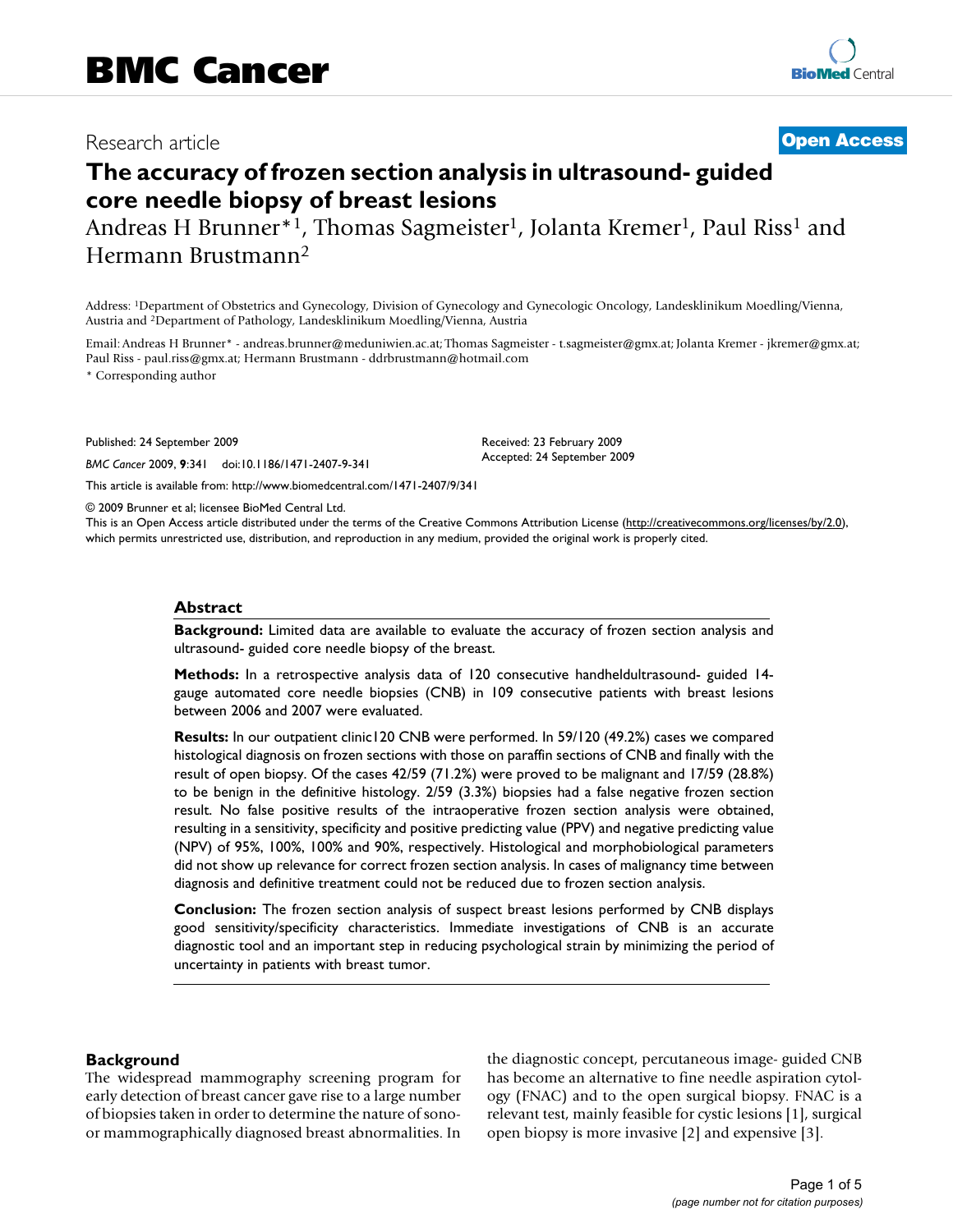Ultrasound- guided automated core biopsy was first described by Parker et al in 1993 [\[4\]](#page-4-3). Since that time, other investigators have also demonstrated that ultrasoundguided 14- gauge automated core biopsy is safe, fast, accurate, and costsaving [[2](#page-4-1),[5](#page-4-4)[,6\]](#page-4-5). Thin frozen sections of excellent histologic quality can be prepared in a matter of minutes from virtually any non- calcified fresh tissue excluding fat. Because of this, its application in the evaluation of breast lesions is excellent, being limited only by the fatty content of the biopsy material. In the case of infiltrating breast carcinoma, not only can one establish the accurate diagnosis but other observations, such as histologic subgroup and the degree of differentiation can also be obtained.

In this article we briefly review the results of US- guided CNB and frozen section analysis of the specimens in order to require a rapid diagnosis and to reduce psychological strain by minimizing the period of uncertainty in patients with breast tumor. The time needed for diagnosis represents a major period of anxiety for the woman. Providing a definitive diagnosis within a short time reduces patient stress [[7](#page-4-6),[8](#page-4-7)]. There is some promising evidence from earlier published studies which are focused on this topic yielding an excellent reliability [[9](#page-4-8)[-11](#page-4-9)].

The aim of the present study was to provide data on the accuracy of US- guided CNB and frozen section analysis comparing histological diagnoses made on frozen section specimens of the CNB with those made on paraffin sections of CNB and definitive results of tumorectomy specimens in patients with breast lesions.

## **Methods**

We examined medical records of 109 consecutive patients with palpable or non- palpable breast mass, which were treated with an automated biopsy gun (Bard Magnum™) and 14 gauge needle(Ultracore™, inter.® Medical Device Technologies Inc., Gainesville, Fl, USA) under handheld ultrasound guidance with a 12 MHz small parts probe (Logiq 5, GE Medical System, Milwaukee, Wisconsin, USA). All patients were treated in the Department of Obstetrics and Gynecology at the Landesklinikum Thermenregion Moedling/Vienna, Austria. The institutional board approved this retrospective data analysis.

During a period of 24 months, two- dimensional (2 D) US- guided biopsies were taken from 109 patients referred to our clinic with a total of 120 palpable or non- palpable breast lesions that had been initially detected by palpability, mammography, and/or ultrasound imaging. No initial biopsies by surgical excision, stereotactic biopsy, or any other means were performed of those lesions before US- guided CNB. We performed a 2D- ultrasound examination of the patients in supine position and elevated

arms to localize the primarily detected or additional lesion in the same or contra lateral breast. Prior to the first breast biopsy, after detailed explanation of the procedure, an informed consent was obtained and a history of blood coagulation problems was requested from each patient. No laboratory tests were performed unless the patient was under anticoagulation therapy or reported a history of coagulopathy.

All biopsies were performed by means of a core needle throw with 22 mm excursion. In order to achieve uniformity of methods, positioning of the CNB needle was performed exclusively by three persons who had undergone dedicated training in CNB techniques and mandatory performed open biopsy if necessary. The procedure was carried out strictly according to a standard protocol described previously [\[12](#page-4-10)]. The patients skin was prepared with antiseptic solution and local anaesthetic applied. After the needle has been placed at the edge of the lesion under 2D- US guidance, the 22 mm core needle throw was executed. The passage of the needle through the lesion could be directly visualized and confirmed. The number of cylinders of tissue varied from one to four, if feasible one cylinder was sent to frozen section analysis. All frozen sections specimens were analysed by two board-certified pathologists, specialized in gynaecological pathology. Frozen section pathologic examination was performed according to a specific protocol. Figure [1](#page-1-0) shows a representative example of CNB and staining in frozen section analysis. After a median time of 14 min the preliminary histological diagnosis was available. The remaining tissue was routinely stained for permanent paraffin embedded preparations. Architectural structure of the lesion, steroid receptor content, tumor grading, p-53 and the estimation of HER-2 over expression were ready for diagnostic work up between the next 24- 48 hours. Overall and parameterspecific diagnostic yields were assessed and comparison between CNB specimen of frozen section analysis and

<span id="page-1-0"></span>

Figure 1 **Breast core biopsy showing infiltrating ductal carcinoma (frozen section, ×100)**.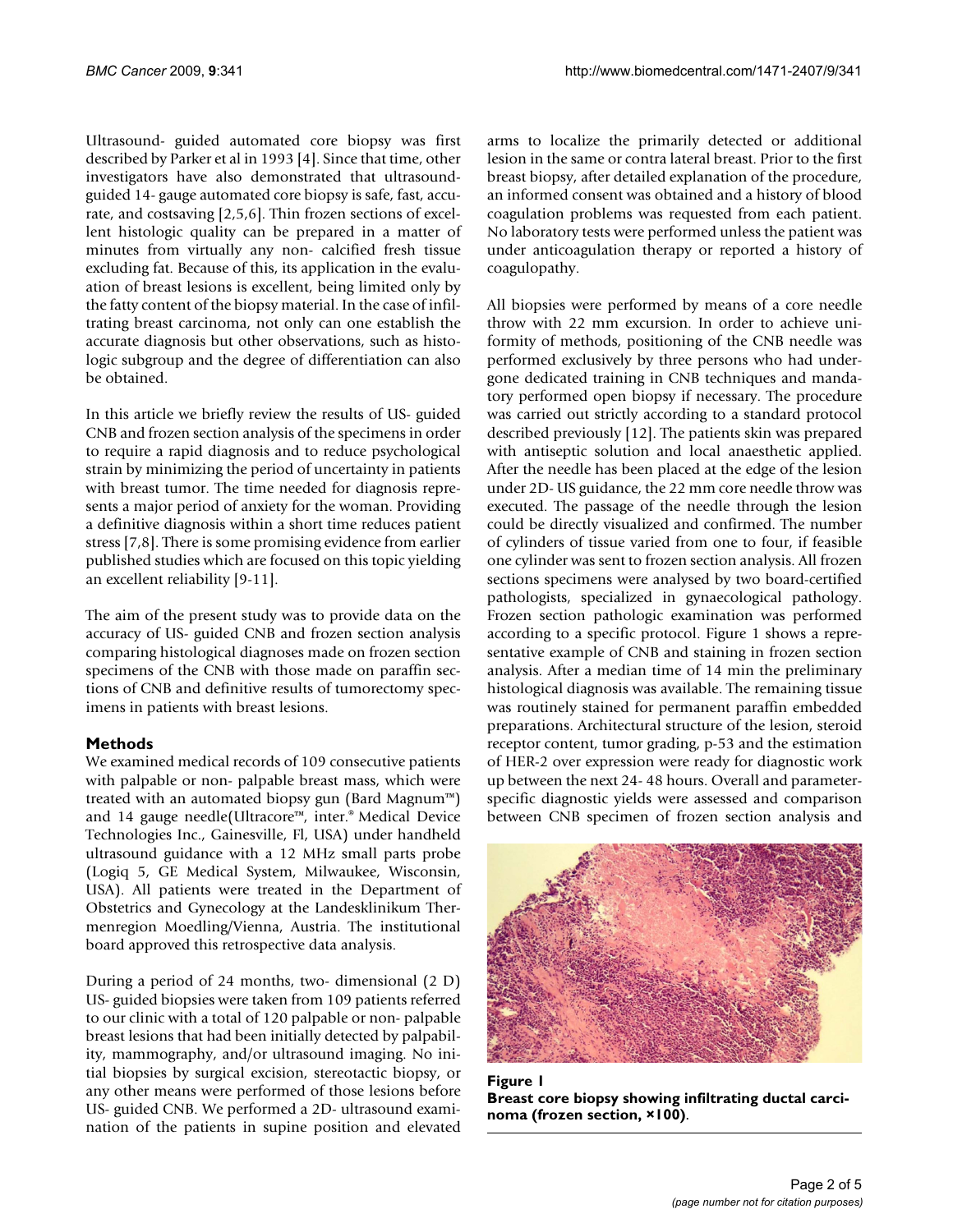definitive histological finding at CNB specimen or excision biopsy was assessed.

Sensitivity, specificity, PPV and NPV of the frozen section analysis by CNB technique were calculated. Values are given as medians (range), means (standard deviation [SD]) or absolute numbers. Metric measures were compared using Mann-Whitney U test, Fisher's test or chisquare tests were used in case of categorical variables, as appropriate. *p* values < 0.05 were considered statistically significant. We used statistical software SPSS 11.0 for Windows (SPSS 11.0, SPSS Inc., Chicago, IL) for statistical analysis.

# **Results**

In our series of 109 patients, 11 women underwent multiple CNB, therefore 120 breast samples were investigated. The median age for all patients was 63 (range 33-98) years. 82 women were after, 27 were before the menopause. The median ultrasonographic lesion size was 15 mm (range 4- 60 mm), 63 tumors were palpable, 57 were non palpable by clinical finding. The ultrasonographic findings of the 120 lesions were mass in 101/120 (84.1%) and non-mass in 19/120 (15.2%). Of the cases 67/120 (55.8%) were proved to be malignant and 53/120 (44.2%) to be benign, thus the ratio of benign to malignant biopsies was about 1.2: 1 (Table [1](#page-2-0)).

61/120 (50.8%) CNB of breast lesions were evaluated only by paraffin sections. In these cases less material was obtained due to small lesion size or poor quality of the CNB specimens and material was saved for routine paraffin embedding (Table [2](#page-3-0)). In 59/120 (49.2%) cases we compared histological diagnosis on frozen section technology and those on paraffin section of CNB and finally all of them with the results of open biopsies. Among the 59 cases investigated by frozen section analysis 40/59 (67.8%) were malignant, 17/59 (28.8%) were judged benign by the pathologist. In 2/59 (3.3%) cases frozen sections were unsatisfactory and the pathologist did not

<span id="page-2-0"></span>

| Value*        |
|---------------|
| 109           |
| 120           |
| 62 (33-98)    |
| н             |
| 82            |
| $15 (\pm 10)$ |
| 57            |
| 25            |
| 67            |
|               |

 $*$ values are given as absolute numbers, mean ( $\pm$  standard deviation) values, or median (range) values; CNB = core needle biopsy

commit during frozen section, these lesions were final classified benign. 2/59 carcinomas (3.3%) were only diagnosed on paraffin sections of CNB material, but were missed in the frozen section examination (Additional File [1](#page-4-11)). This was due to wrong positioning with folding of the CNB, in one case; in the other case a mucinous carcinoma was found in a separate section of the CNB, which was examined in paraffin section slides only. No false positive findings of frozen section analysis were encountered. There was no further discordance between paraffin section of CNB and the final result of the histological diagnosis of the subsequent open biopsy. In 2/59 (3.3%) cases the pathologist found invasive lobular carcinoma instead of invasive ductal carcinoma by diagnostic work up. On frozen section sensitivity was 95%, and the PPV was 100%. Full specificity was 100%, and the NPV was 90% (Table [3](#page-3-1)).

In univariate analysis the investigated tumor characteristics, i.e. tumor histology ( $p = 0.4$ ), tumor grade ( $p = 0.5$ ), tumor size  $(p = 0.4)$ , estrogen receptor content  $(p = 0.3)$ , progesterone receptor content ( $p = 0.3$ ) and Her-2 over expression ( $p = 0.6$ ) did not influence the accuracy of frozen section analysis of the CNB. In addition the patients age ( $p = 0.08$ ), non-palpable lesions ( $p = 0.6$ ) and the lymph node status ( $p = 0.4$ ), had no relevance for the accuracy of frozen section analysis of the CNB and the final paraffin section result of the subsequent open biopsy. Of note, the results of the statistical analysis are limited due to the small cohort of patients enrolled.

In cases of malignancy (67/120; 55.8%) we obtained the time interval from diagnosis by CNB and definitive treatment. The average interval between diagnosis and treatment by frozen section (42/67; 62.6%) analysis and solely paraffin section analysis (25/67;37.4%) was 13.1 and 11.8 days, respectively ( $p = 0.6$ ). This interval was substantially shorter than that for definitive treatment of benign conditions (73 days).

No clinically significant complications occurred in this study. Cases of minor interstitial haemorrhage, ecchymosis, or self- limiting inflammation were not considered to be significant complications.

#### **Discussion**

Percutaneous ultrasound- guided automated core biopsy is an alternative to surgical biopsy for the histological assessment of breast lesions [[13](#page-4-12)[,14](#page-4-13)]. Frozen section examination of breast core biopsy specimens is an acceptable technique in the initial evaluation of suspect breast lesions [\[10](#page-4-14),[11](#page-4-9)].

In our present analysis of 109 women, we performed 120 CNB. Out of the cases we obtained 59 frozen section anal-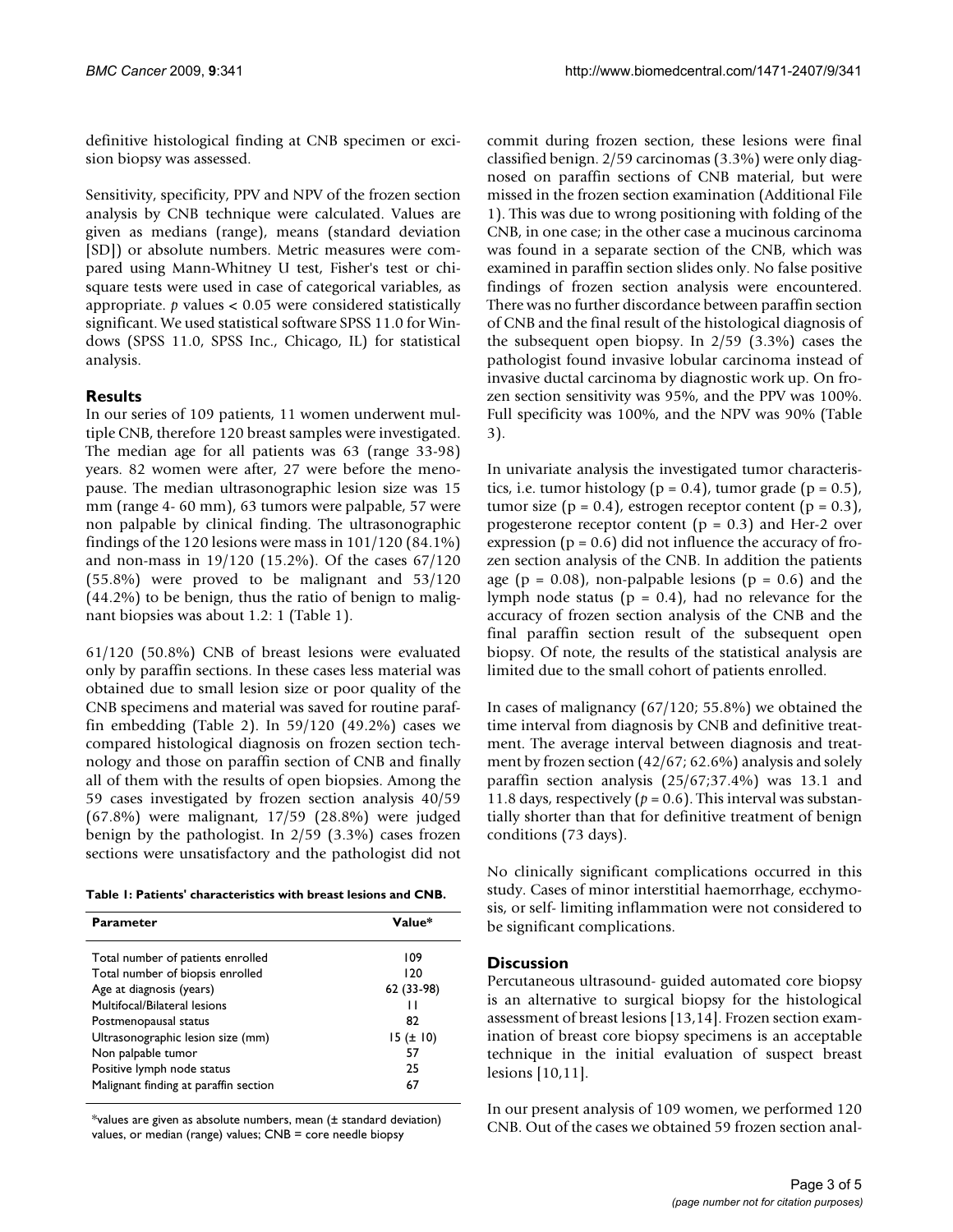| <b>Parameter</b>               | Frozen section and paraffin section analysis ( $n = 59$ ) | Paraffin section analysis only $(n = 61)$ |
|--------------------------------|-----------------------------------------------------------|-------------------------------------------|
| Sonographic lesion size (mm) * | 19 (± 10)                                                 | $13 (\pm 10)$                             |
| Age at diagnosis (years) $*$   | $62.25 (\pm 15.28)$                                       | $61.63 \ (\pm 15.71)$                     |

<span id="page-3-0"></span>**Table 2: Patients' characteristics with breast lesions and CNB.**

\*values are given as mean ( $\pm$  standard deviation) values; CNB = core needle biopsy

ysis and found 2 false negative results yielding an underdiagnosis and overdiagnosing in 3.5% and 0%, respectively. Our reported data are in accordance with previous reports [[10,](#page-4-14)[11](#page-4-9)]. In the early 1980s Gonzales et al [[10](#page-4-14)] compared the results on frozen sections of Tru-cut<sup>®</sup> needle biopsies in 162 cases in a six year period. There were 20/103 (19.4%) false negative cases of carcinomas in frozen section analysis, one biopsy was considered positive in frozen section but permanent preparations revealed a very atypical intraductal papilloma, yielding a sensitivity and specificity of 77% and 86%, respectively. To our knowledge since then only one paper was published on the accuracy of frozen section analysis in needle biopsies of breast lesions: Mueller- Holzner et al. [[11\]](#page-4-9) analysed in a retrospective study the results on frozen section analysis in 2619 cases over a 10 year period. Using a comparable procedure with an automated biopsy gun, they found 1276 malignant lesions. There were 7/1276 (0.5%) false negative cases in frozen section and 5/1276 (0.4%) false negative cases in paraffin section analysis of the CNB. Of note, they also found one false positive case in frozen sections and one in paraffin sections, yielding an overall sensitivity and specificity in frozen section analysis of 99.5% and 85.9%, respectively.

We aimed to find out some risk factors for the cases of false negative results, but we could not demonstrate any clinical or pathologic criteria, which were significantly related. Of note, the limitation of our study is beside the retrospective design, the relatively small cohort of patients for statistical analysis. But on the other hand we could not establish an independent predictor (e.g. tumor histology, tumor grade, tumor size, estrogen receptor content, progesterone receptor content, Her-2 over expression, age of the patients, bilateral disease or the lymph node status) for women with suspect breast lesions for whom the method of CNB and frozen section analysis could not be

<span id="page-3-1"></span>

| <b>Parameter</b> | <b>Value</b> |
|------------------|--------------|
| Sensitivity      | 95%          |
| Specificity      | 100%         |
| <b>PPV</b>       | 100%         |
| <b>NPV</b>       | 90%          |

 $CNB = core$  needle biopsy, PPV = Positive prediciting value, NPV = Negative prediciting value

recommended. The reason for rereading the two false negative cases in frozen section analysis of the CNB was one mucinous carcinoma, which was found later in deeper paraffin section slides and a wrong orientation with folding the core biopsy specimens, respectively.

Based on data showing no sufficient relation between the number of cores and diagnostic accuracy we did not analyse the amount of tissue obtained by CNB in our database [[15](#page-4-15)].

Our study also has strengths, namely the CNB needle procedure was performed exclusively by three persons who had undergone dedicated training in CNB techniques and all frozen sections specimens were analysed by only two board-certified pathologists, specialized in gynaecologic pathology.

From the clinical point of view there is an interesting aspect in cases of malignancy. There is no significant difference according to the time interval between diagnosis by CNB and definitive treatment whether CNB was analysed by frozen section (13.1 days) or solely paraffin section (11.8 days). Taking this into account one can assume that it is possible to reduce the time interval for further one or two days. In this time interval our patients were staged according to a modified staging system for breast cancer including abdominal- and thorax computed tomography, radio nuclide bone scan, gynecologic examination and gynaecologic examination and assessment of serum tumor markers. Thereafter all women were scheduled for surgical therapy or neoadjuvant treatment.

From the critical point of view our procedure did not lead to faster definitive surgical care. With the knowledge of our data, we currently try to improve the procedure in our institution. Now most of the diagnostic metastatic tests are done after the surgery and we consequently aim to shorten the delay to definitive treatment.

In order to avoid false diagnostic cautions, upfront selection of the specimens is needed to identify those that are appropriate for frozen section examination. For example papillary lesions are better classified after multiple paraffin sections are carefully studied [[16\]](#page-4-16). Furthermore, limitations in calcified lesions are recognized due to geometry and histological heterogeneity. For microcalcifications